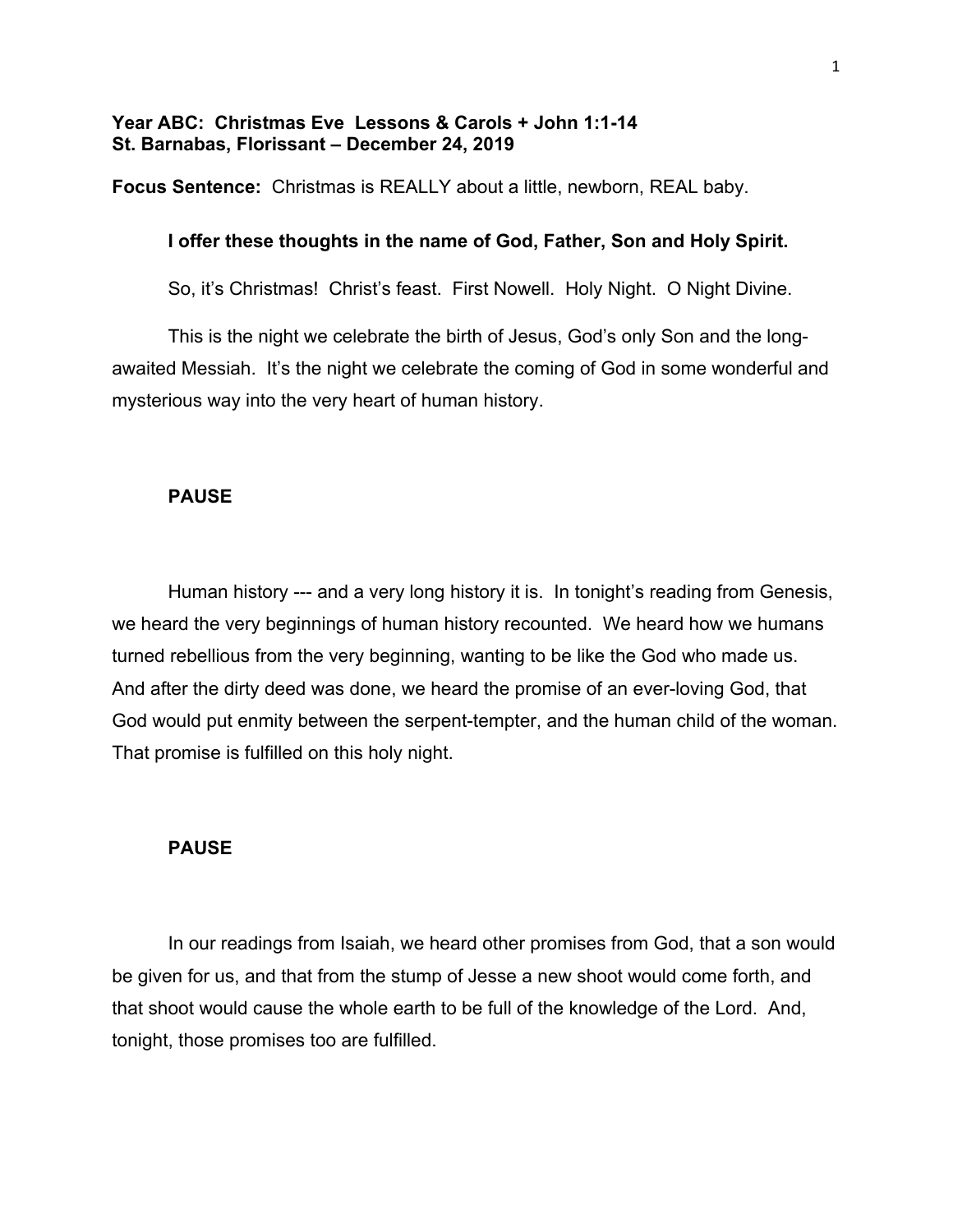In our two passages from the Gospel of Luke, the Evangelist puts a human face on it all --- setting this mysterious event firmly into the context of human history by citing the worldly rulers in power at that moment. But then, Luke goes on to turn the tables and Luke has this Messiah-king born in a cattle pen, and laid to sleep in a feed trough. Luke has lowly shepherds join the very host of heaven in proclaiming this special and holy birth.

#### **PAUSE**

So we're celebrating something very long-promised, very, very special --- very, very *important* --- tonight; the "reason for the season," as some of the billboards around town put it. But what IS the reason? What is this special something, this event which brings forth such celebration and fulfills all that long line of God's promises?

#### **PAUSE**

Well, here, I think, John can possibly help us. We heard the "prologue," the beginning of John's Gospel read, and in that prologue, John uses philosophical, but also very poetical, language in his attempt to describe this event. John speaks of a Word, John speaks of the very image and essence of God, and John says that this Word ("who not only was WITH God, but who WAS God") is WHO is made incarnate, who is enfleshed in this event we celebrate tonight, and who has come to "pitch his tent" among us humans.

### **PAUSE**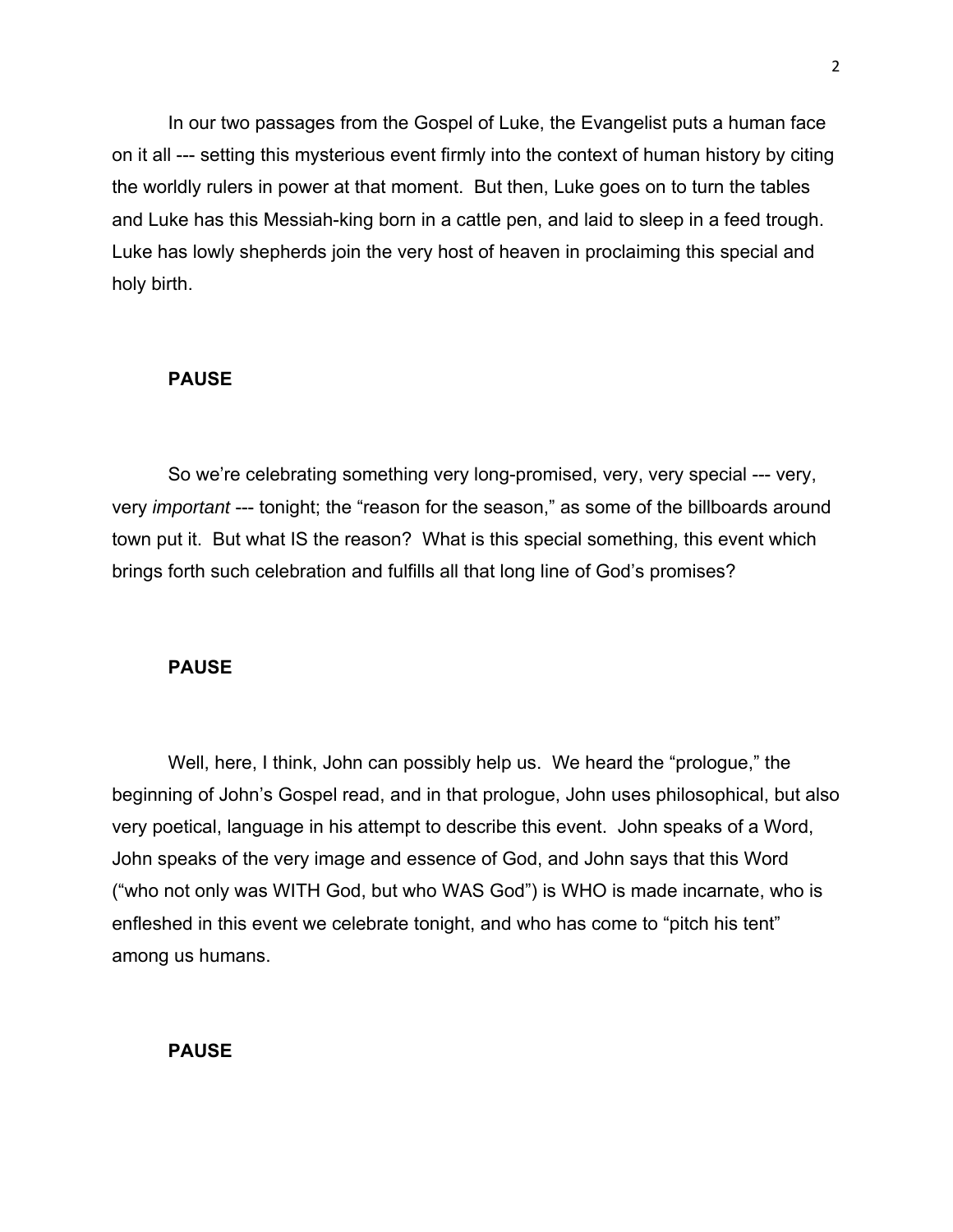But maybe none of those Scripture passages really work for you. Maybe what helps you to understand the significance of this night are less the things of the head, and more the things of the heart. Things like a darkened church, or the smell of evergreens in the air, or the sight of the scarlet poinsettias in the candlelight, or the beautiful poetry of the Christmas carols we sing tonight.

Those beautiful carols contain lots of very beautiful lines. Lines like "how still we see thee lie," and "glory to the newborn King," "royal David's city," …"the promise of ages it then did recall." Our hearts are filled with joy and moved with emotion when we sing or listen to those beautiful lines. And one particular hymn we hear a lot during the Christmas season especially strikes me; it's "Away in a manger." In that hymn there's a line that asserts, "no crying he makes." [Keep that thought for a bit.]

So all is still, and quiet, and joyful, and beautiful.

#### **PAUSE**

Is this then, ….the prophecies from the Hebrew Scriptures, the New Testament philosophy and theology of John's Gospel prologue, the human story of Luke, ….and the sensual smells and sounds and sights of Christmas, is this what it's all about? Is this the "reason for the season?"

#### **PAUSE**

Well, maybe so, but I'm going to rain on that parade just a little bit tonight, so bear with me as I retrieve some things that I want to show you and share with you….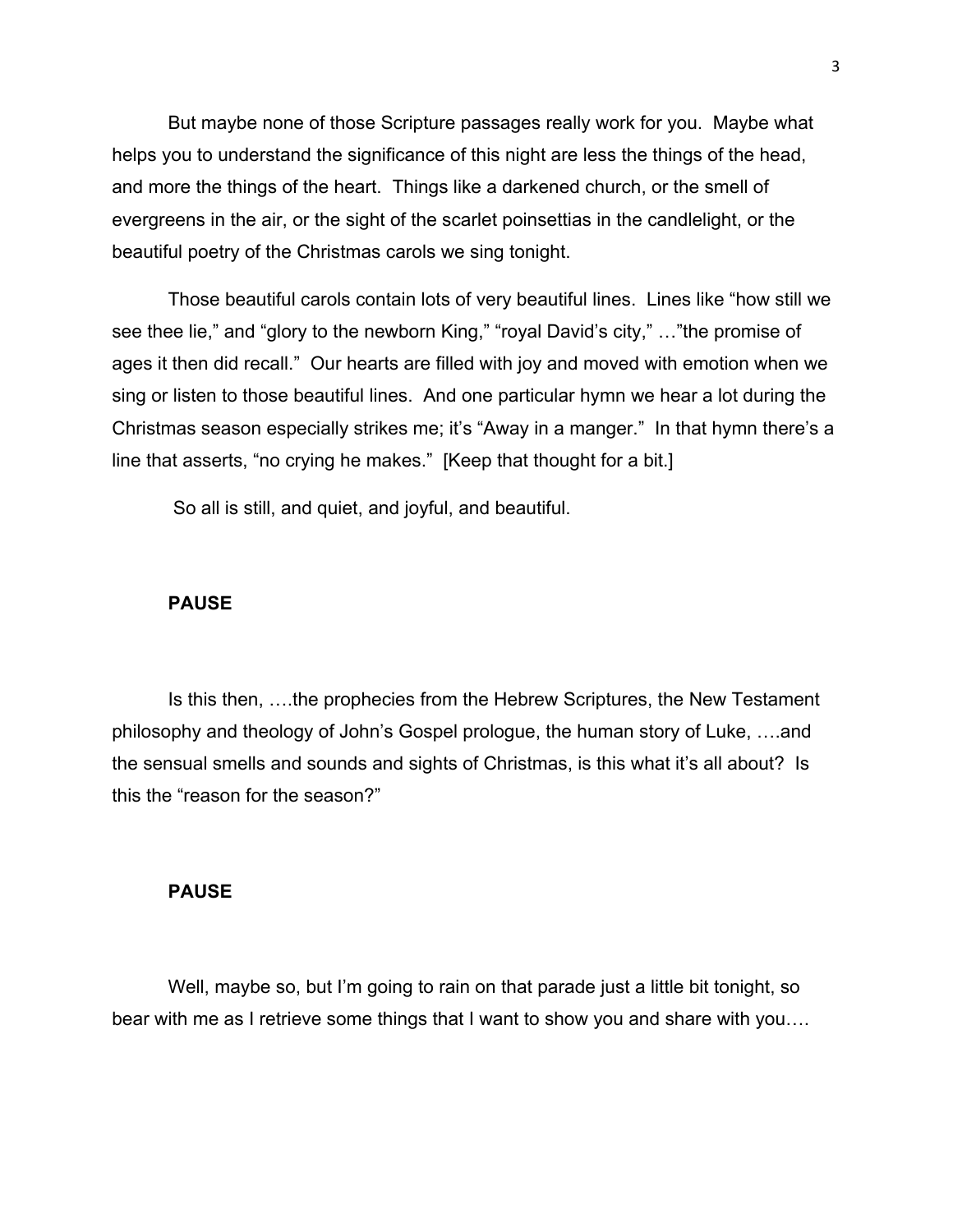Even when we can move beyond the secular commercialism of Christmas, beyond the fat man in the red suit and the eight tiny reindeer (and those things are nice things --- just not the real "reason for the season") --- even when we can move beyond all that, we arrive at a place where our story has become so enmeshed in symbolism and loaded language, so wrapped up in the paper and bows and poinsettias and soft light, that maybe we still manage to miss the "reason for the season."

Even focusing on that very human story in Luke, I believe that much of the truth of this event can be lost, ….and that's the reason I brought this baby paraphernalia with me tonight.

When we hear Luke talk about "bands of cloth," or what we traditionally translate as "swaddling clothes," do we really hear the word, "diapers?" Because that's what Luke's talking about. And when Luke writes about a "manger," do we really hear the term, "cattle's feeding trough?" Because that's what Luke is really writing about.

And when we hear, "Silent Night," or "how still we see thee lie," can we remember that this event we celebrate tonight is the birth of a baby boy who cried out because he was cold, or scared, or hungry? And, that no doubt Joseph and Mary were awakened from whatever sleep they could get among the straw and animals and barn mice at 2:00AM because this flesh-and-blood baby boy had to be fed?

### **PAUSE**

Dirty diapers, 2:00am feedings, colic, burping, more dirty diapers --- that's what we're really celebrating tonight. And I want us to actually CELEBRATE these mundane things, because that's what makes this night really special. Not because of masses of flowers, not because of angel choruses singing in the night skies --- because those are the trappings we might well expect to accompany the birth of a king, the kind of kings we humans usually think of.